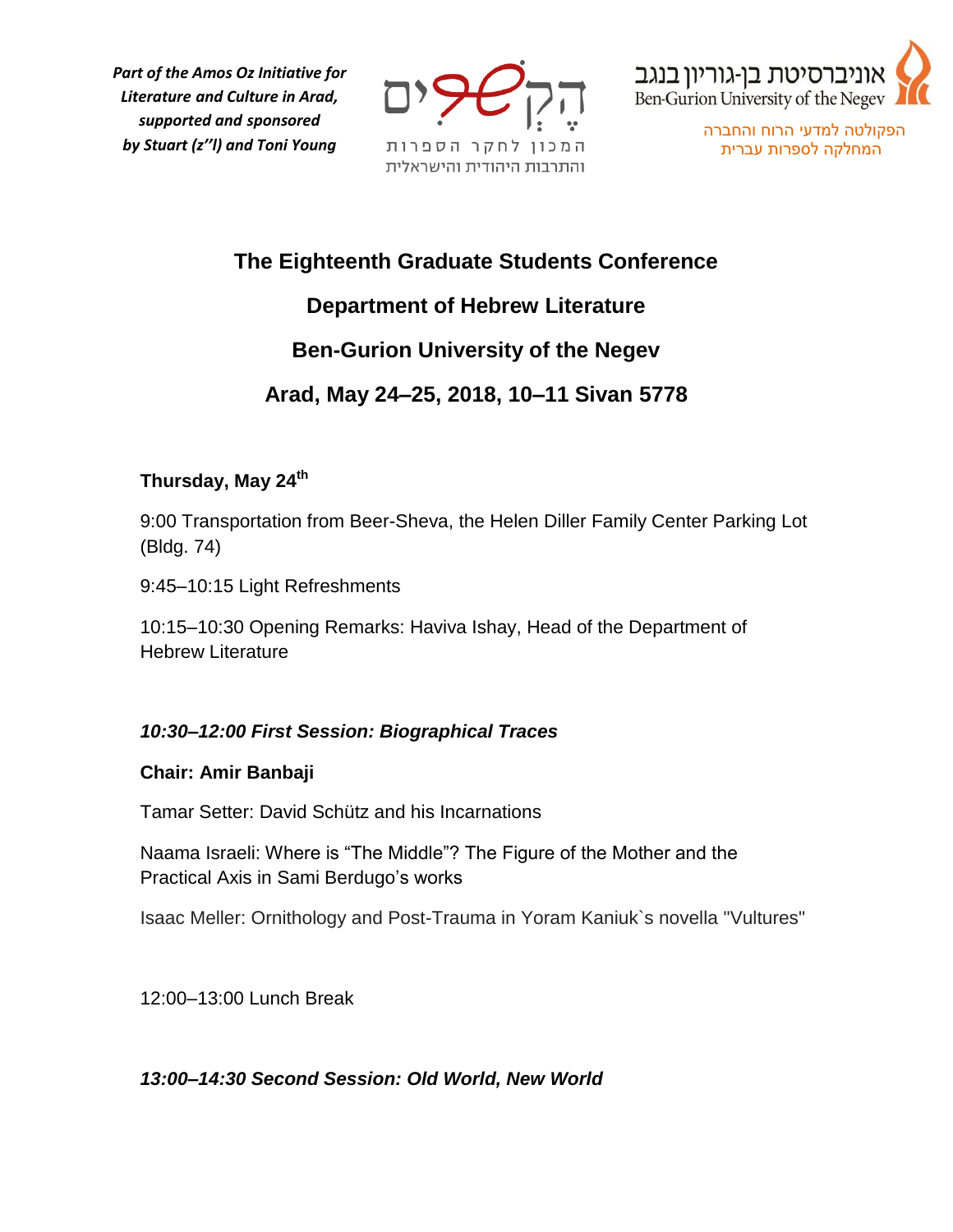#### **Chair: Eliezer Papo**

Tomer Gardi: From Centers to Center - to Centers: A Third Stage in the Public Sphere of Modern Hebrew Literature

Hadar Teena: Personal Relationships of Forgotten Authors: A New Reading of National Renaissance Literature.

Dov Lipshiz: Hagiography in the Sephardi Jewish Community of Jerusalem at the Beginning of the Twentieth Century

14:30–15:00 Break and Distribution of Keys

#### *15:00–16:10 Third Session*

Led by Tali Latowicki

Permissions and Inspirations: In the Footsteps of Authors

Students of the Creative Writing Program

Presentation of the fifth issue of the journal *Tzrif*

16:10–16:30 Break

## *17:30–16:30 Fourth Session: Search and Order*

Chair: Shira Stav

Lea Adin Azari: The Search for Unique Forms for Expressing the Relationship between Humans and their World in Youval Shimoni's Works

Yotam Popliker: The Archive Poetry of Gabriel Preil

# *18:15–17:30 Award Ceremony: the Department of Hebrew Literature and Heksherim Institute*

Led by Yigal Schwartz and Haviva Ishay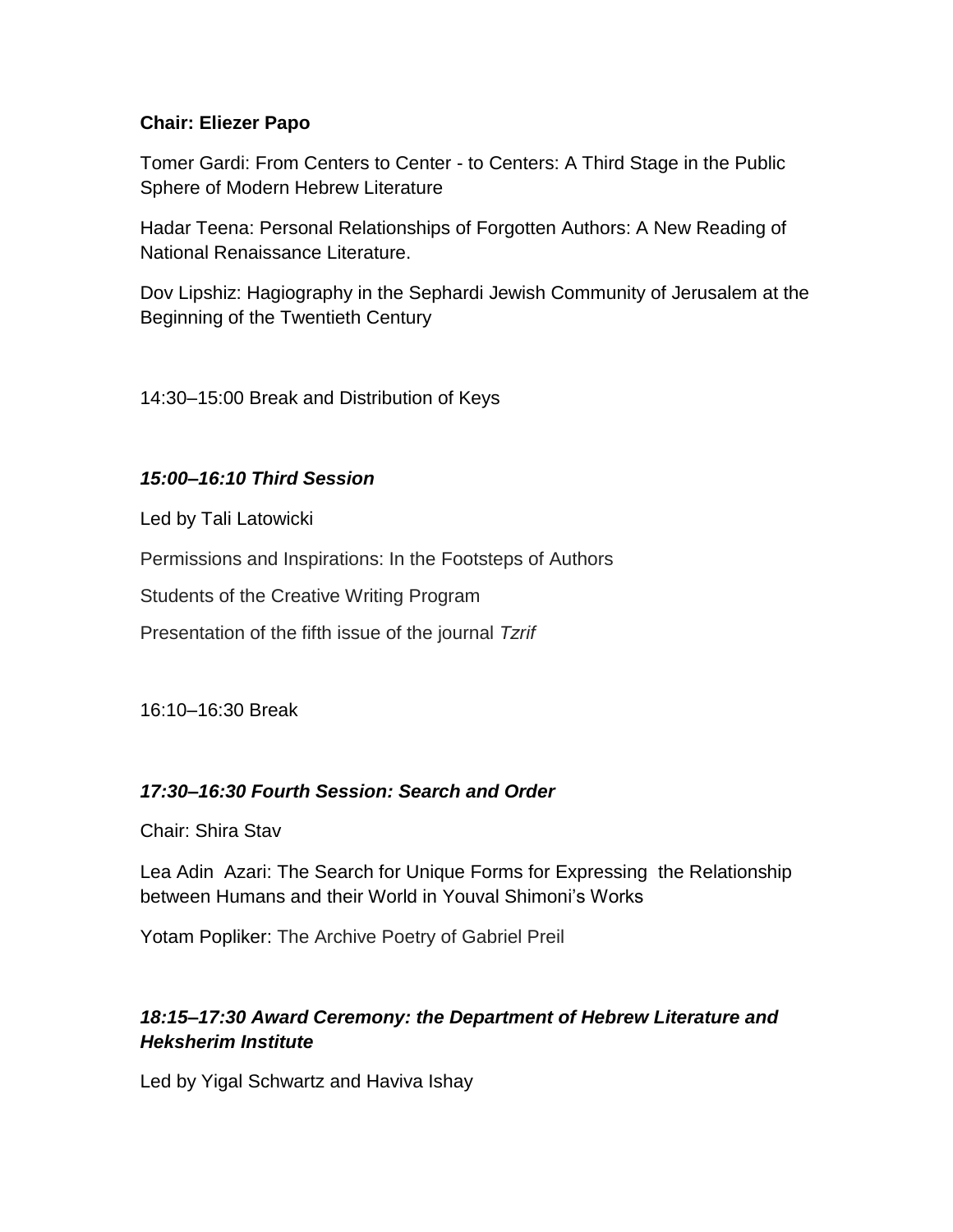#### The Ophira Ben-Arieh Award

Chairman of the Judges' Committee: Shimon Adaf Award winner: Dael Rodrigues Garcia 18:45 Leave for the library 19:00–19:45 Dinner at the library

## *19:45 Festive Event at the Library*

Led by Haim Weiss

Writing Prize Ceremony for Arad Residents

## **Standup Performance by Dudu Erez**

## **Friday, May 25th**

8:00–9:00 Breakfast/Return Keys by 9:00

## *9:00–10:00 Fifth Session: Body and Motion*

Chair: Nidaa Khuory

Miriam Aloni: Body and Sexuality in the Poetry of Religious Women

Ailor Porat: "I Do not Understand Where I'm Going": On Interpretation in the poetry of Hezi Leskali

David Manrique: "La Muerte Dize": a Study of a Castilian Version of the Dance of Death in Hebrew Letters

10:30–10:45 Break

10:45–11:15 Writing Scholarship Ceremony

Led by Shimon Adaf